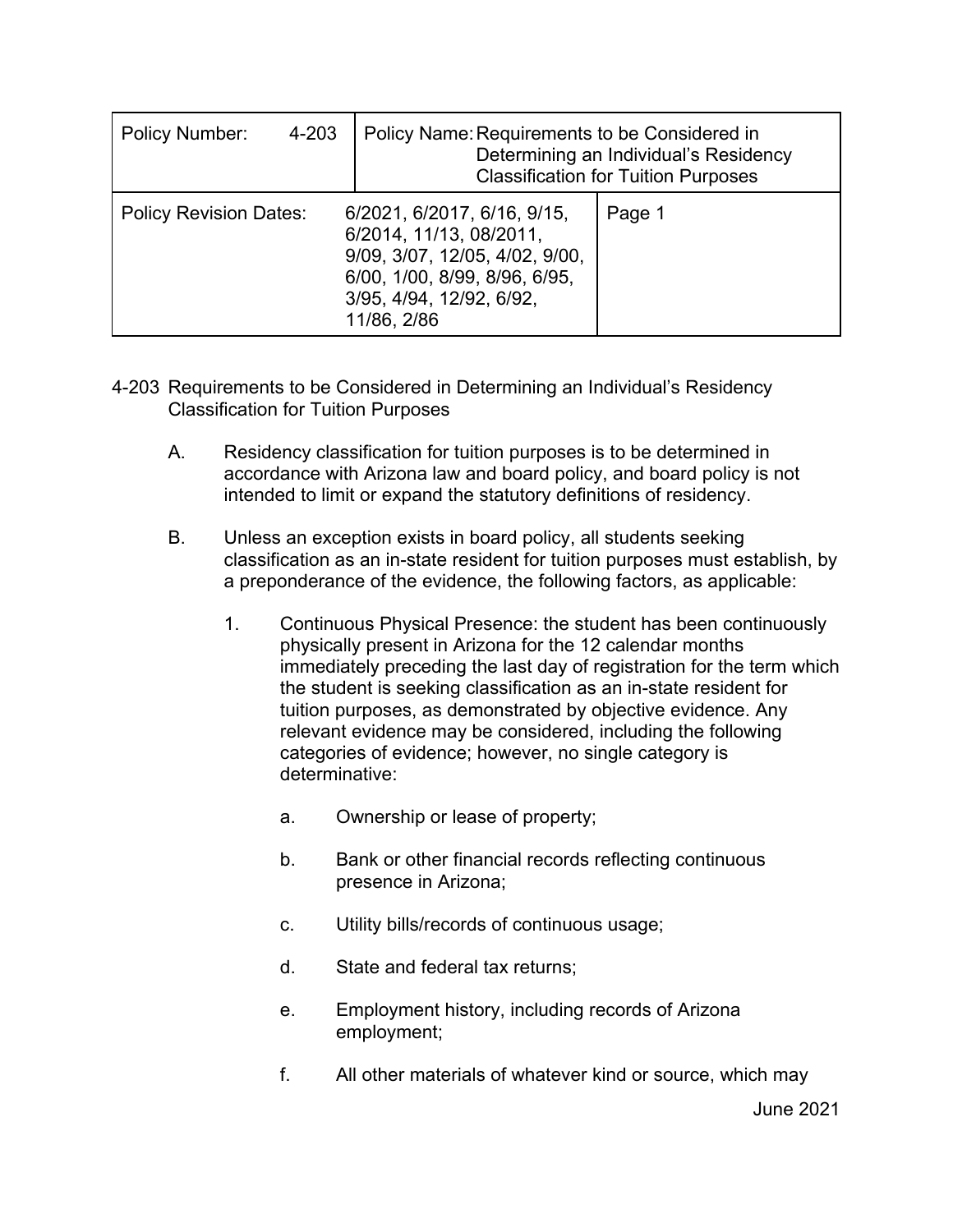| <b>Policy Number:</b><br>4-203 | Policy Name: Requirements to be Considered in<br>Determining an Individual's Residency<br><b>Classification for Tuition Purposes</b>                                 |        |  |
|--------------------------------|----------------------------------------------------------------------------------------------------------------------------------------------------------------------|--------|--|
| <b>Policy Revision Dates:</b>  | 6/2021, 6/2017, 6/16, 9/15,<br>6/2014, 11/13, 08/2011,<br>9/09, 3/07, 12/05, 4/02, 9/00,<br>6/00, 1/00, 8/99, 8/96, 6/95,<br>3/95, 4/94, 12/92, 6/92,<br>11/86, 2/86 | Page 2 |  |

have a bearing on determining continuous presence.

- 2. Arizona Residency: the student is an Arizona resident, and Arizona is the student's domicile as demonstrated by objective evidence. Any relevant evidence may be considered, including the following categories of evidence; however, no single category is determinative:
	- a. The severance of ties to the student's former state of residence;
	- b. Date of registration and state in which motor vehicle is registered;
	- c. Date of issuance and state issuing driver's license or state identification card;
	- d. Employment history, including dates and location of employment and employer;
	- e. The transfer of major banking services to Arizona;
	- f. State where the student is registered to vote, date of registration, and whether student has voted in Arizona election;
	- g. Place of prior attendance in educational institutions, including high schools, and any information held by such schools affecting domicile;
	- h. Marital status and employment history of spouse;
	- i. Address provided/given by student on all pertinent records;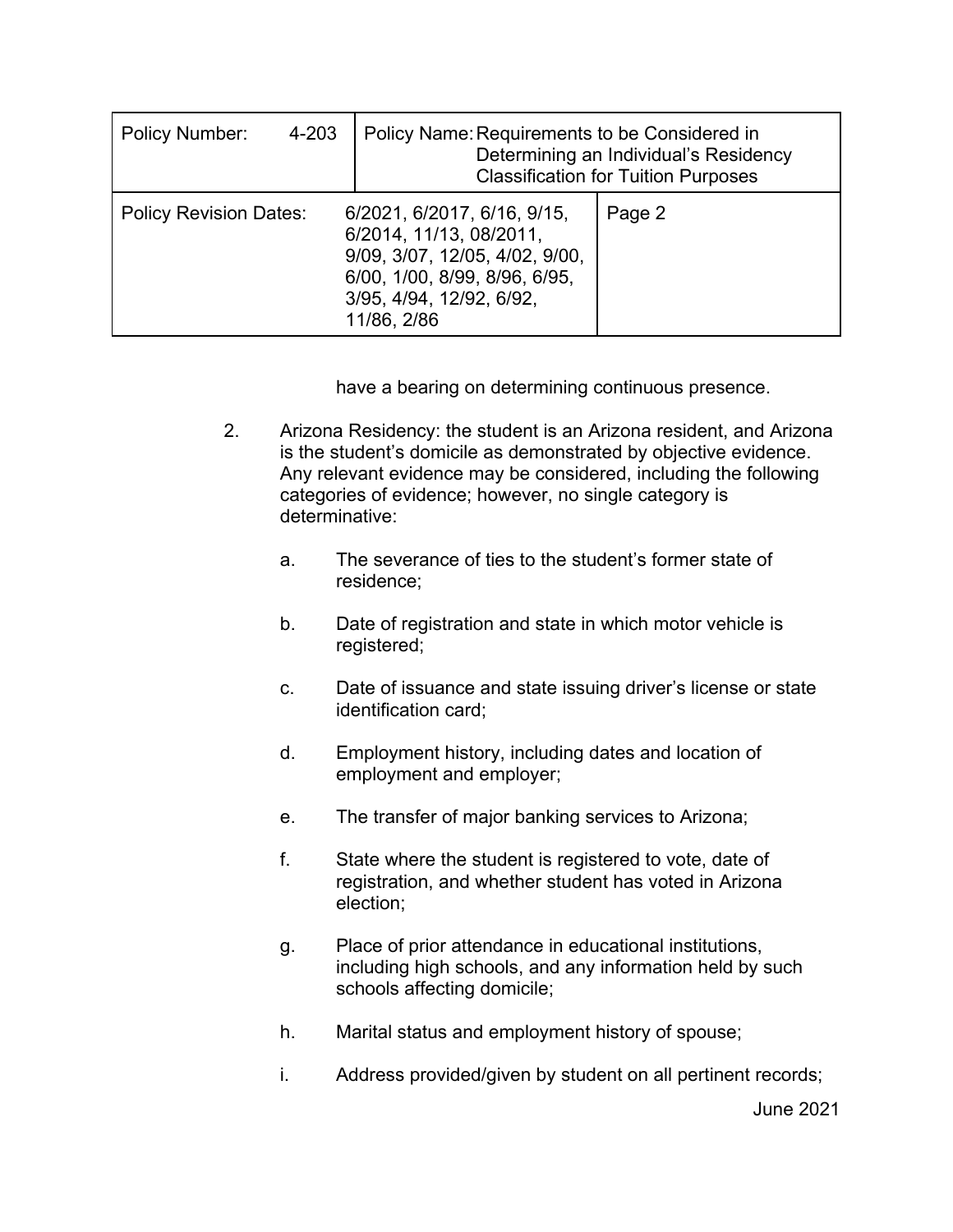| <b>Policy Number:</b><br>4-203 | Policy Name: Requirements to be Considered in<br>Determining an Individual's Residency<br><b>Classification for Tuition Purposes</b>                                 |        |  |
|--------------------------------|----------------------------------------------------------------------------------------------------------------------------------------------------------------------|--------|--|
| <b>Policy Revision Dates:</b>  | 6/2021, 6/2017, 6/16, 9/15,<br>6/2014, 11/13, 08/2011,<br>9/09, 3/07, 12/05, 4/02, 9/00,<br>6/00, 1/00, 8/99, 8/96, 6/95,<br>3/95, 4/94, 12/92, 6/92,<br>11/86, 2/86 | Page 3 |  |

- j. State in which registered with selective service;
- k. Military records;
- l. Ownership of real property;
- m. Tax records; and
- n. All other materials of whatever kind or source, which may have a bearing on determining domicile or residency.
- 3. Financial Independence: where applicable, the student is financially independent for the twelve months immediately preceding the last day of registration, as demonstrated by objective evidence. Any relevant evidence may be considered, including the following categories of evidence; however, no single category is determinative:
	- a. Dates of employment and proof of employment earnings;
	- b. Documentation of all sources of financial/economic support;
	- c. Applications for loans, scholarships, grants-in-aid, or other such assistance;
	- d. Documentation reflecting source of funds used to pay for student's university tuition and living expenses (i.e., housing, utilities, transportation, groceries/food, etc.);
	- e. Whether the student is or was claimed as a dependent for income tax purposes during the most recent tax year preceding the term for which the student is seeking resident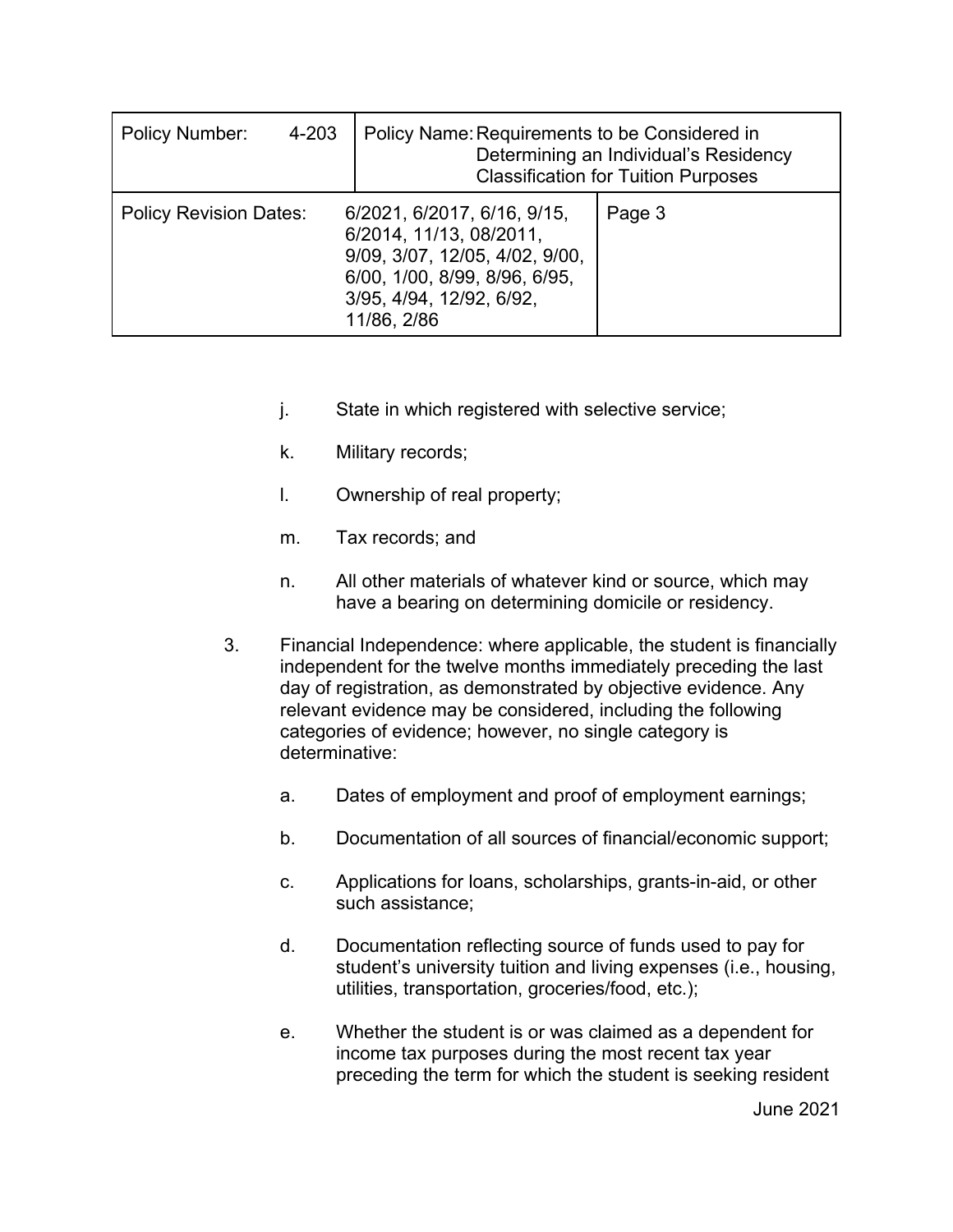| 4-203<br><b>Policy Number:</b> |                                                                                                                                                                      | Policy Name: Requirements to be Considered in<br>Determining an Individual's Residency<br><b>Classification for Tuition Purposes</b> |        |  |
|--------------------------------|----------------------------------------------------------------------------------------------------------------------------------------------------------------------|--------------------------------------------------------------------------------------------------------------------------------------|--------|--|
| <b>Policy Revision Dates:</b>  | 6/2021, 6/2017, 6/16, 9/15,<br>6/2014, 11/13, 08/2011,<br>9/09, 3/07, 12/05, 4/02, 9/00,<br>6/00, 1/00, 8/99, 8/96, 6/95,<br>3/95, 4/94, 12/92, 6/92,<br>11/86, 2/86 |                                                                                                                                      | Page 4 |  |

classification;

- f. Student's state and federal income tax returns;
- g. Veteran status; and
- h. All other materials of whatever kind or source, which may have a bearing on financial independence.
- C. Exceptions to residency requirements: subject to ABOR policy 4-102, a student may also be classified as an in-state resident for tuition purposes upon establishing by objective evidence that:
	- 1. The student is an Arizona resident and domiciled in Arizona, as set forth in this policy, for more than one year.
	- 2. The student is domiciled in Arizona, for less than one year, as set forth in this policy, and:
		- a. The domicile of the student's parent is in Arizona as set forth in this policy; and
		- b. The parent of the student who is domiciled in Arizona is entitled to claim the student as an exemption for federal and state tax purposes (whether or not the parent actually claims the student as an exemption).
	- 3. The student is domiciled in Arizona and:
		- a. The student's spouse has established domicile in Arizona for at least 12 months immediately preceding the last day of registration and the spouse has demonstrated financial independence as set forth in sections B.2 and B.3, above;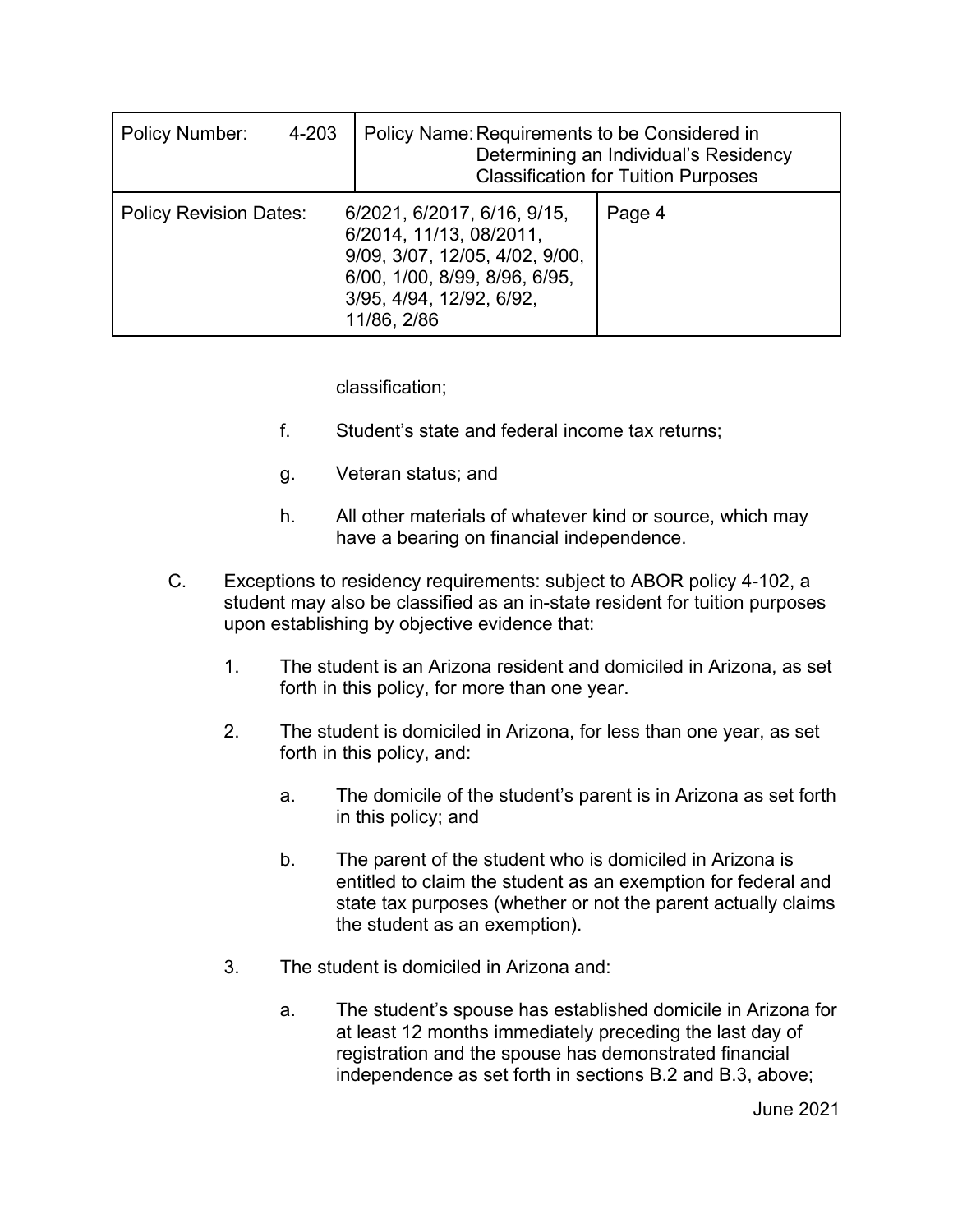| <b>Policy Number:</b><br>4-203 | Policy Name: Requirements to be Considered in<br>Determining an Individual's Residency<br><b>Classification for Tuition Purposes</b>                                 |        |  |
|--------------------------------|----------------------------------------------------------------------------------------------------------------------------------------------------------------------|--------|--|
| <b>Policy Revision Dates:</b>  | 6/2021, 6/2017, 6/16, 9/15,<br>6/2014, 11/13, 08/2011,<br>9/09, 3/07, 12/05, 4/02, 9/00,<br>6/00, 1/00, 8/99, 8/96, 6/95,<br>3/95, 4/94, 12/92, 6/92,<br>11/86, 2/86 | Page 5 |  |

and

- b. The student's spouse is entitled to claim the student as an exemption for federal and state tax purposes.
- 4. The student is domiciled in Arizona and is:
	- a. Employed by an employer which transferred the student to Arizona for employment purposes; or
	- b. The spouse of an employee employed by an employer which transferred the student's spouse to Arizona for employment purposes; or
	- c. An employee of an Arizona employer who is taking not more than six credit hours solely through electronic course delivery at employer-sanctioned sites in Arizona, when the employer is required to pay additional site fees or transmission costs;
	- d. For the purposes of this policy, "transfer" means an employee who was transferred by the employee's employer at the direction of, and for the benefit for their employer, fewer than 12 months prior to the term in question, is not self-employed or employed in a family-owned business (or subsidiary thereof) not previously operating in Arizona.
- 5. The student is domiciled in Arizona, is an employee of a school district in Arizona and is under contract to teach on a full-time basis, or is employed as a full-time noncertified classroom aide at a public school within that school district. For purposes of this paragraph, the student is eligible to pay in-state tuition only for courses necessary to complete the requirements for certification by the state board of education to teach in a school district in Arizona. No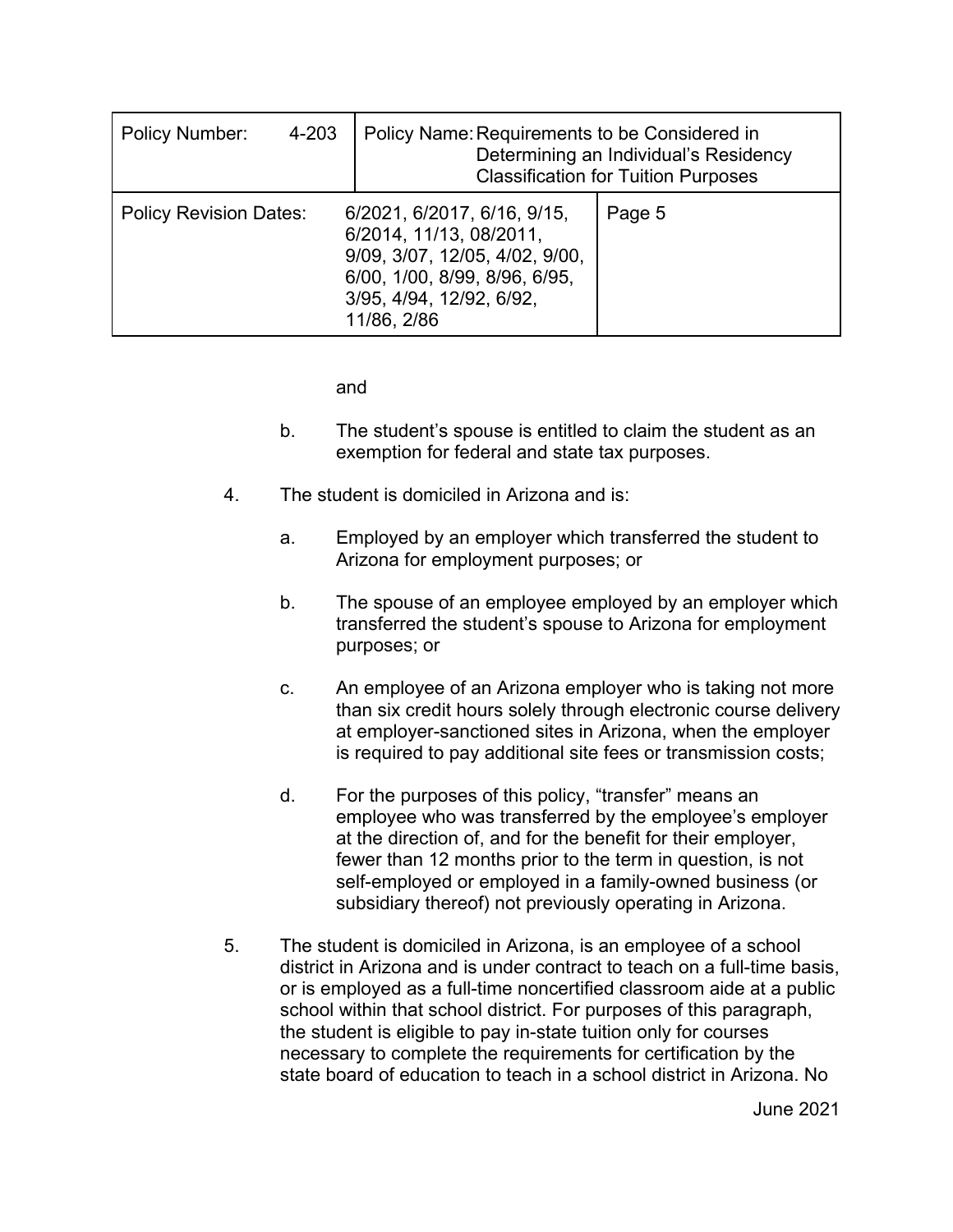| Policy Number:                                                                                                                                                                                        | 4-203 | Policy Name: Requirements to be Considered in<br>Determining an Individual's Residency<br><b>Classification for Tuition Purposes</b> |  |  |
|-------------------------------------------------------------------------------------------------------------------------------------------------------------------------------------------------------|-------|--------------------------------------------------------------------------------------------------------------------------------------|--|--|
| 6/2021, 6/2017, 6/16, 9/15,<br><b>Policy Revision Dates:</b><br>6/2014, 11/13, 08/2011,<br>9/09, 3/07, 12/05, 4/02, 9/00,<br>6/00, 1/00, 8/99, 8/96, 6/95,<br>3/95, 4/94, 12/92, 6/92,<br>11/86, 2/86 |       | Page 6                                                                                                                               |  |  |

member of the student's family is eligible for classification as an instate student pursuant to this paragraph, although the student's family member may otherwise be independently eligible for classification as an in-state student pursuant to other sections of this policy. For these students, the universities:

- a. Shall establish uniform procedures to determine whether courses taken by a teacher or classroom aide qualify under this section;
- b. Shall consider charter schools as public schools consistent with Arizona statutes; and
- c. May apply this section to teachers and classroom aides from private schools where those private schools require that teachers hold Arizona teacher certification.
- 6. The student is a member of the Armed Forces of the United States stationed in Arizona pursuant to military orders or is the spouse or dependent child of a member of the Armed Forces of the United States stationed in Arizona pursuant to military orders at the time the student is accepted for admission. While in continuous attendance toward the degree in which the student enrolls, the student does not lose in-state classification.
- 7. The student is a member of the Armed Forces of the United States stationed outside of Arizona pursuant to military orders or is the spouse or dependent child of the member of the Armed Forces of the United States and the service member claimed Arizona as the service member's legal residence for at least twelve consecutive months prior to the last day of registration for the term which the student is seeking classification as an in-state resident for tuition purposes. The student claiming residency status under this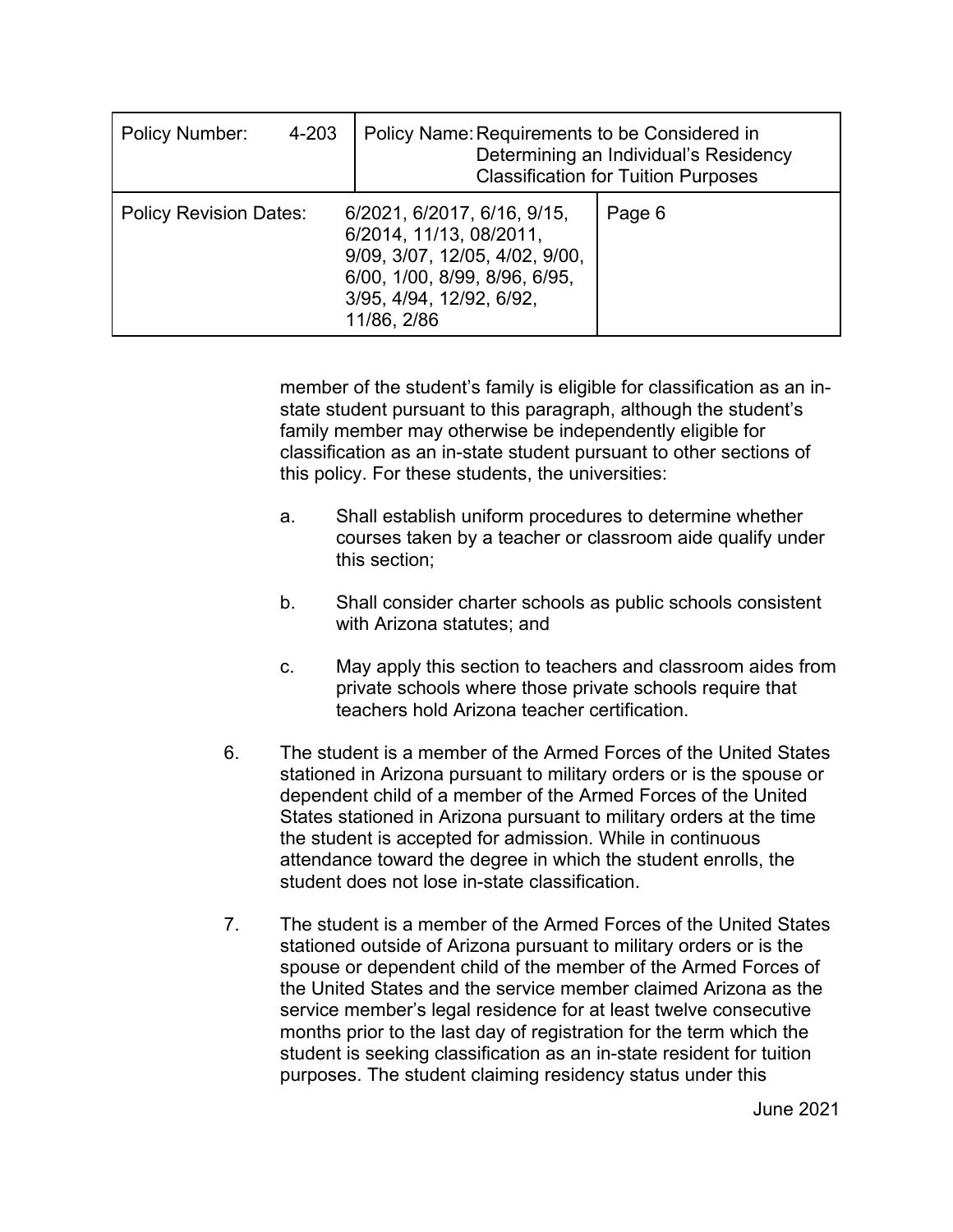| <b>Policy Number:</b>         | 4-203                                                                                                                                                                | Policy Name: Requirements to be Considered in<br>Determining an Individual's Residency<br><b>Classification for Tuition Purposes</b> |        |  |
|-------------------------------|----------------------------------------------------------------------------------------------------------------------------------------------------------------------|--------------------------------------------------------------------------------------------------------------------------------------|--------|--|
| <b>Policy Revision Dates:</b> | 6/2021, 6/2017, 6/16, 9/15,<br>6/2014, 11/13, 08/2011,<br>9/09, 3/07, 12/05, 4/02, 9/00,<br>6/00, 1/00, 8/99, 8/96, 6/95,<br>3/95, 4/94, 12/92, 6/92,<br>11/86, 2/86 |                                                                                                                                      | Page 7 |  |

provision is required to:

- a. Provide a copy of the military form DD-2058 of the service member which verifies the service member's state of legal residence; and
- b. If applicable, provide evidence of having filed an Arizona resident income tax return with the Arizona Department of Revenue for the prior tax year on all income from all sources.
- 8. The student holds an honorable discharge from the uniformed services of the United States from either active duty or reserve or National Guard status, or has retired from active duty or reserve or National Guard status and has demonstrated objective evidence of intent to be a resident of Arizona. For the purposes of this subsection, objective evidence of intent includes at least one of the following:
	- i. Registration to vote in Arizona.
	- ii. An Arizona driver license.
	- iii. Arizona motor vehicle registration.
	- iv. Employment history in Arizona.
	- v. Transfer of major banking services to Arizona.
	- vi. Change of permanent address on all pertinent records.
	- vii. Other materials of whatever kind or source relevant to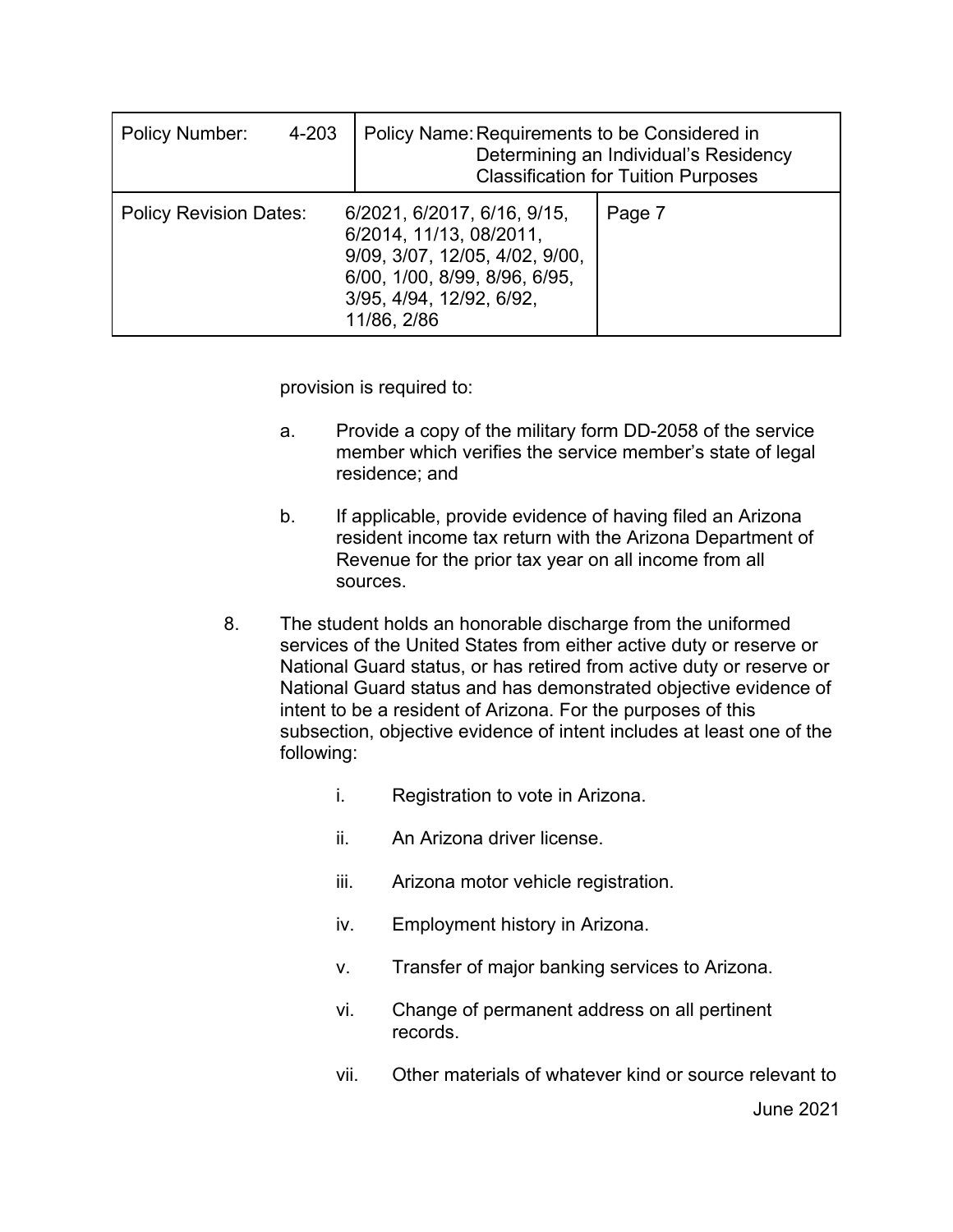| <b>Policy Number:</b>         | 4-203 | Policy Name: Requirements to be Considered in<br>Determining an Individual's Residency<br><b>Classification for Tuition Purposes</b>                                 |        |
|-------------------------------|-------|----------------------------------------------------------------------------------------------------------------------------------------------------------------------|--------|
| <b>Policy Revision Dates:</b> |       | 6/2021, 6/2017, 6/16, 9/15,<br>6/2014, 11/13, 08/2011,<br>9/09, 3/07, 12/05, 4/02, 9/00,<br>6/00, 1/00, 8/99, 8/96, 6/95,<br>3/95, 4/94, 12/92, 6/92,<br>11/86, 2/86 | Page 8 |

domicile or residency status.

The student shall be granted immediate classification as an in-state student and, while continuously enrolled, does not lose in-state student classification

- 9. The student is a veteran as defined in Title 38 of the United States Code who, while using education assistance under 38 United States Code Chapter 30 or 33, enrolls in a university under the jurisdiction of the Arizona Board of Regents after the veteran's discharge from active duty service of ninety or more days or who remains continuously enrolled following the student's discharge. For the purposes of this subsection, objective evidence of intent includes at least one of the following:
	- i. Registration to vote in Arizona.
	- ii. An Arizona driver license.
	- iii. Arizona motor vehicle registration.
	- iv. Employment history in Arizona.
	- v. Transfer of major banking services to Arizona.
	- vi. Change of permanent address on all pertinent records.
	- vii. Other materials of whatever kind or source relevant to domicile or residency status.

The student shall be granted immediate classification as an in-state student and, while continuously enrolled, does not lose in-state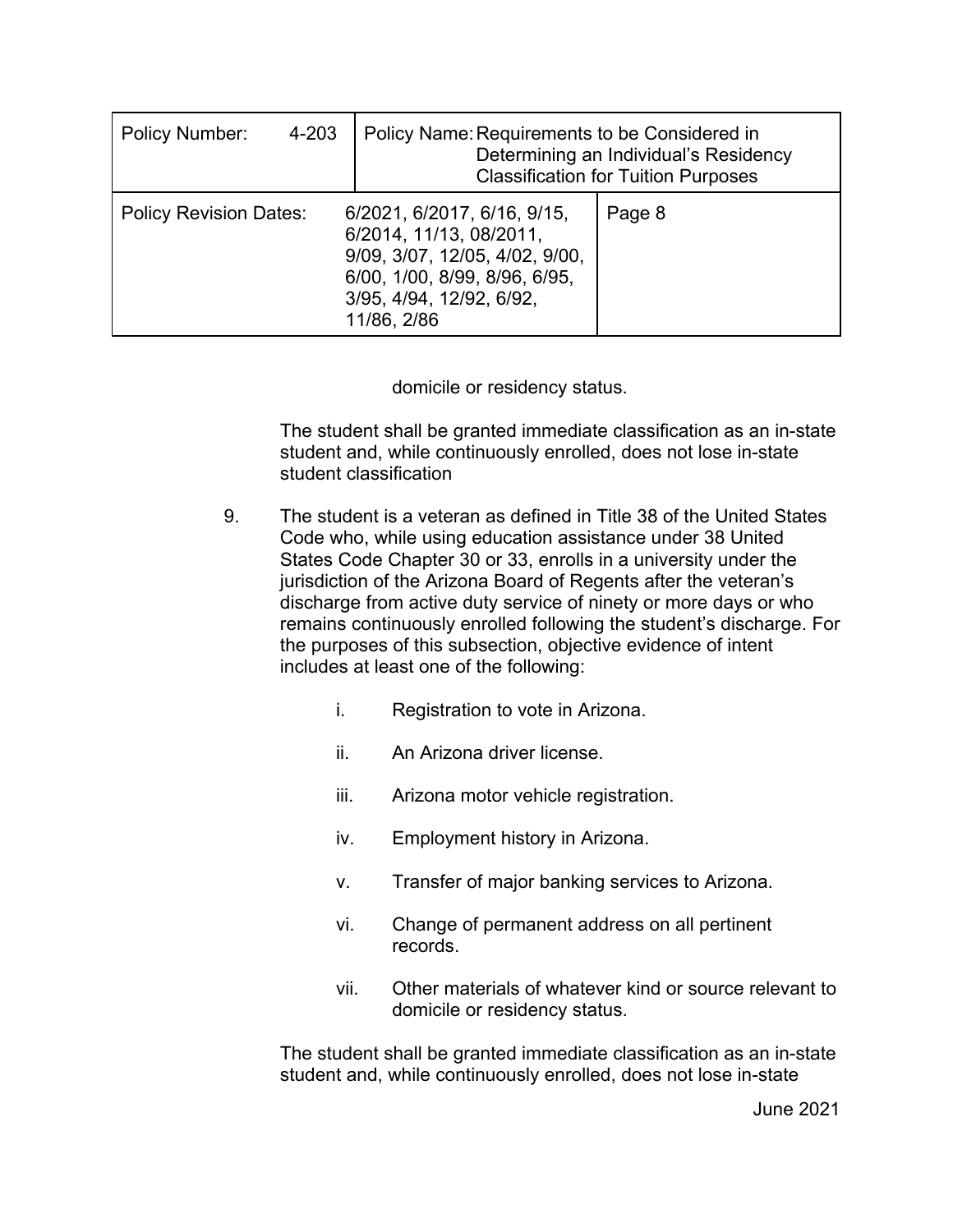| <b>Policy Number:</b><br>4-203 | Policy Name: Requirements to be Considered in                                                                                                                        | Determining an Individual's Residency<br><b>Classification for Tuition Purposes</b> |
|--------------------------------|----------------------------------------------------------------------------------------------------------------------------------------------------------------------|-------------------------------------------------------------------------------------|
| <b>Policy Revision Dates:</b>  | 6/2021, 6/2017, 6/16, 9/15,<br>6/2014, 11/13, 08/2011,<br>9/09, 3/07, 12/05, 4/02, 9/00,<br>6/00, 1/00, 8/99, 8/96, 6/95,<br>3/95, 4/94, 12/92, 6/92,<br>11/86, 2/86 | Page 9                                                                              |

student classification.

- 10. The student, while using benefits under the Marine Gunnery Sergeant John David Fry Scholarship prescribed in 38 United States Code Section 3311(B)(9), enrolls in a university under the jurisdiction of the Arizona Board of Regents and has demonstrated objective evidence of intent to be a resident of Arizona. For the purposes of this subsection, objective evidence of intent includes at least one of the following:
	- i. Registration to vote in Arizona.
	- ii. An Arizona driver license.
	- iii. Arizona motor vehicle registration.
	- iv. Employment history in Arizona.
	- v. Transfer of major banking services to Arizona.
	- vi. Change of permanent address on all pertinent records.
	- vii. Other materials of whatever kind or source relevant to domicile or residency status.

The student shall be granted immediate classification as an in-state student and, while continuously enrolled, does not lose in-state student classification.

11. The student, while using transferred post/911 G.I. bill benefits pursuant to 38 United States Code Section 3319 during a time in which the transferor is a member of the uniformed services serving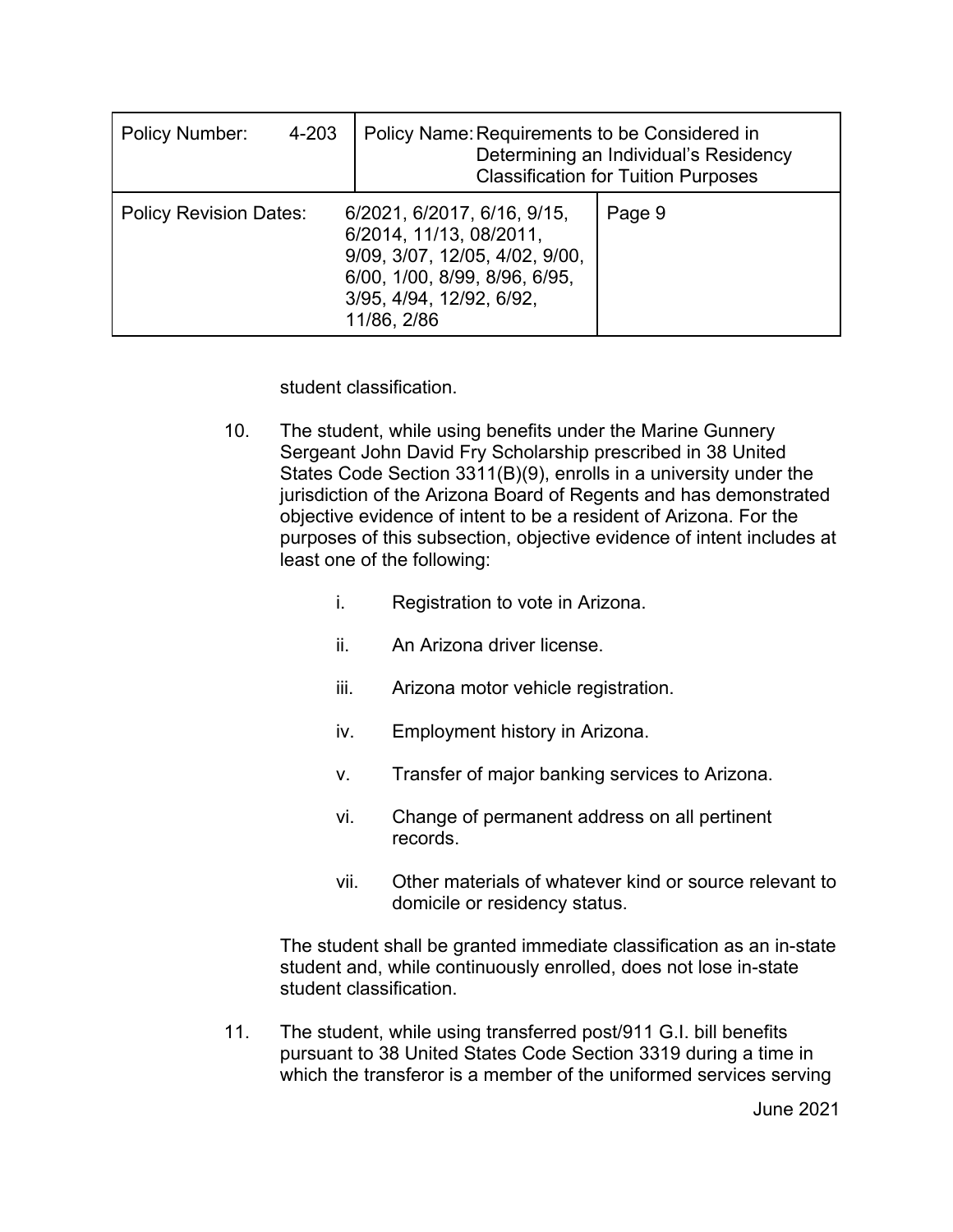| Policy Number:<br>4-203                                                                                                                                                                               |  | Policy Name: Requirements to be Considered in<br>Determining an Individual's Residency<br><b>Classification for Tuition Purposes</b> |  |  |
|-------------------------------------------------------------------------------------------------------------------------------------------------------------------------------------------------------|--|--------------------------------------------------------------------------------------------------------------------------------------|--|--|
| 6/2021, 6/2017, 6/16, 9/15,<br><b>Policy Revision Dates:</b><br>6/2014, 11/13, 08/2011,<br>9/09, 3/07, 12/05, 4/02, 9/00,<br>6/00, 1/00, 8/99, 8/96, 6/95,<br>3/95, 4/94, 12/92, 6/92,<br>11/86, 2/86 |  | Page 10                                                                                                                              |  |  |

on active duty, enrolls in a university under the jurisdiction of the Arizona Board of Regents and has demonstrated objective evidence of intent to be a resident of Arizona. For the purposes of this subsection, objective evidence of intent includes at least one of the following:

- i. Registration to vote in Arizona.
- ii. An Arizona driver license.
- iii. Arizona motor vehicle registration.
- iv. Employment history in Arizona.
- v. Transfer of major banking services to Arizona.
- vi. Change of permanent address on all pertinent records.
- vii. Other materials of whatever kind or source relevant to domicile or residency status.

The student shall be granted immediate classification as an in-state student and, while continuously enrolled, does not lose in-state student classification

12. The student does not meet the requirements set forth in this section (C)(10) and (C)(11) and, while using educational assistance under 38 United States Code Chapter 30 or 33, enrolls in a university under the jurisdiction of the Arizona Board of Regents after the veteran's discharge from active duty service of ninety or more days or remains continuously enrolled following the student's discharge, and the student has demonstrated objective evidence of intent to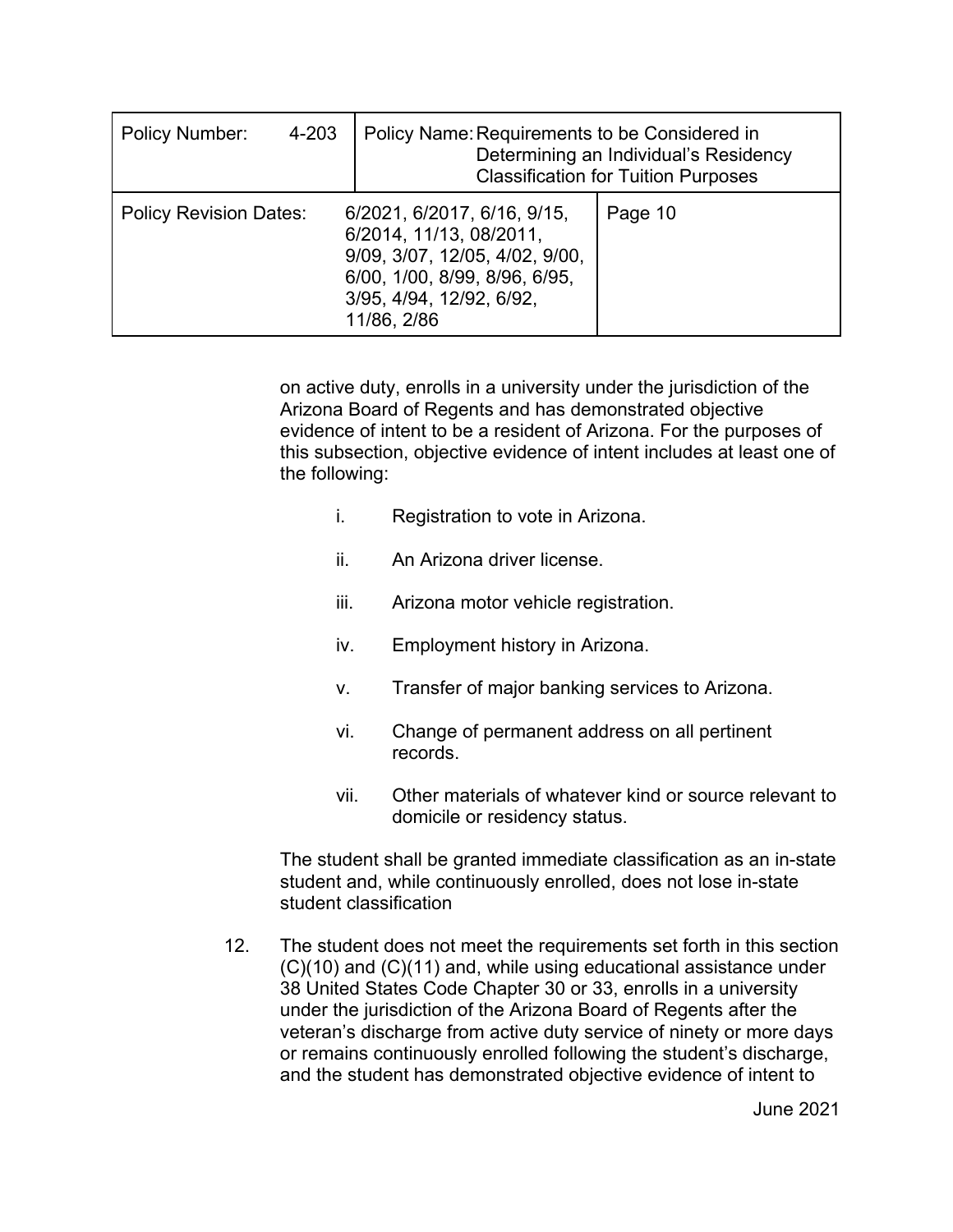| <b>Policy Number:</b><br>4-203 | Policy Name: Requirements to be Considered in<br>Determining an Individual's Residency<br><b>Classification for Tuition Purposes</b>                                 |         |  |
|--------------------------------|----------------------------------------------------------------------------------------------------------------------------------------------------------------------|---------|--|
| <b>Policy Revision Dates:</b>  | 6/2021, 6/2017, 6/16, 9/15,<br>6/2014, 11/13, 08/2011,<br>9/09, 3/07, 12/05, 4/02, 9/00,<br>6/00, 1/00, 8/99, 8/96, 6/95,<br>3/95, 4/94, 12/92, 6/92,<br>11/86, 2/86 | Page 11 |  |

be a resident of Arizona. For the purposes of this subsection, objective evidence of intent includes at least one of the following:

- i. Registration to vote in Arizona.
- ii. An Arizona driver license.
- iii. Arizona motor vehicle registration.
- iv. Employment history in Arizona.
- v. Transfer of major banking services to Arizona.
- vi. Change of permanent address on all pertinent records.
- vii. Other materials of whatever kind or source relevant to domicile or residency status.

The student shall be granted immediate classification as an in-state student and, while continuously enrolled, does not lose in-state student classification.

- 13. The student is otherwise described in 38 United States Code Section 3679(C) and has demonstrated objective evidence of intent to be a resident of Arizona. For the purposes of this subsection, objective evidence of intent includes at least one of the following:
	- i. Registration to vote in Arizona.
	- ii. An Arizona driver license.
	- iii. Arizona motor vehicle registration.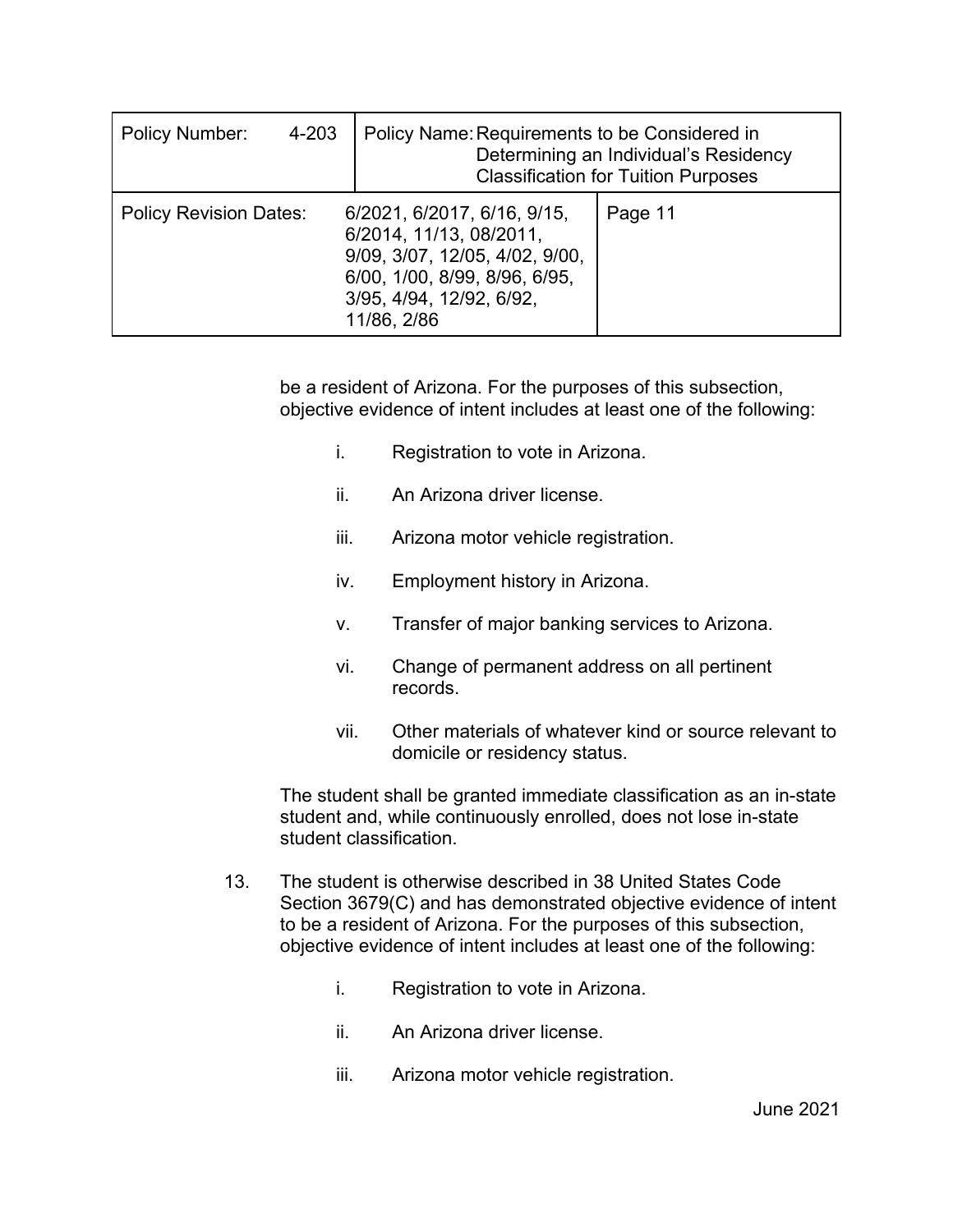| <b>Policy Number:</b><br>4-203 | Policy Name: Requirements to be Considered in                                                                                                                        | Determining an Individual's Residency<br><b>Classification for Tuition Purposes</b> |
|--------------------------------|----------------------------------------------------------------------------------------------------------------------------------------------------------------------|-------------------------------------------------------------------------------------|
| <b>Policy Revision Dates:</b>  | 6/2021, 6/2017, 6/16, 9/15,<br>6/2014, 11/13, 08/2011,<br>9/09, 3/07, 12/05, 4/02, 9/00,<br>6/00, 1/00, 8/99, 8/96, 6/95,<br>3/95, 4/94, 12/92, 6/92,<br>11/86, 2/86 | Page 12                                                                             |

- iv. Employment history in Arizona.
- v. Transfer of major banking services to Arizona.
- vi. Change of permanent address on all pertinent records.
- vii. Other materials of whatever kind or source relevant to domicile or residency status.
- 14. The student is an enrolled member of an Indian tribe recognized by the United States Department of Interior whose reservation land lies wholly or partially in Arizona and extends into another state and is a resident of the reservation. For purposes of residency classification, enrollment as a tribal member in a federally recognized tribe whose reservation land lies wholly or partially in Arizona will be sufficient to establish residency for tuition purposes.
- 15. The student has participated in the AmeriCorps program or the Volunteers in Service to America program for at least one year in Arizona.
- 16. The student is domiciled within 75 miles of the Arizona border in Clark County, Nevada or in Washington or Kane Counties, Utah, or in San Bernardino, Imperial, or Riverside Counties in California, including the cities of Needles, Blythe, El Centro, Brawley, and Winter Haven, and is enrolling in a total of no more than 6 credit hours per semester offered in Mohave, La Paz, or Yuma counties, Arizona by a university under the jurisdiction of the Arizona Board of Regents; or the student is domiciled within 75 miles of the Arizona border in Grant, Hidalgo, or Luna Counties in New Mexico and is enrolling in a total of no more than 6 credit hours per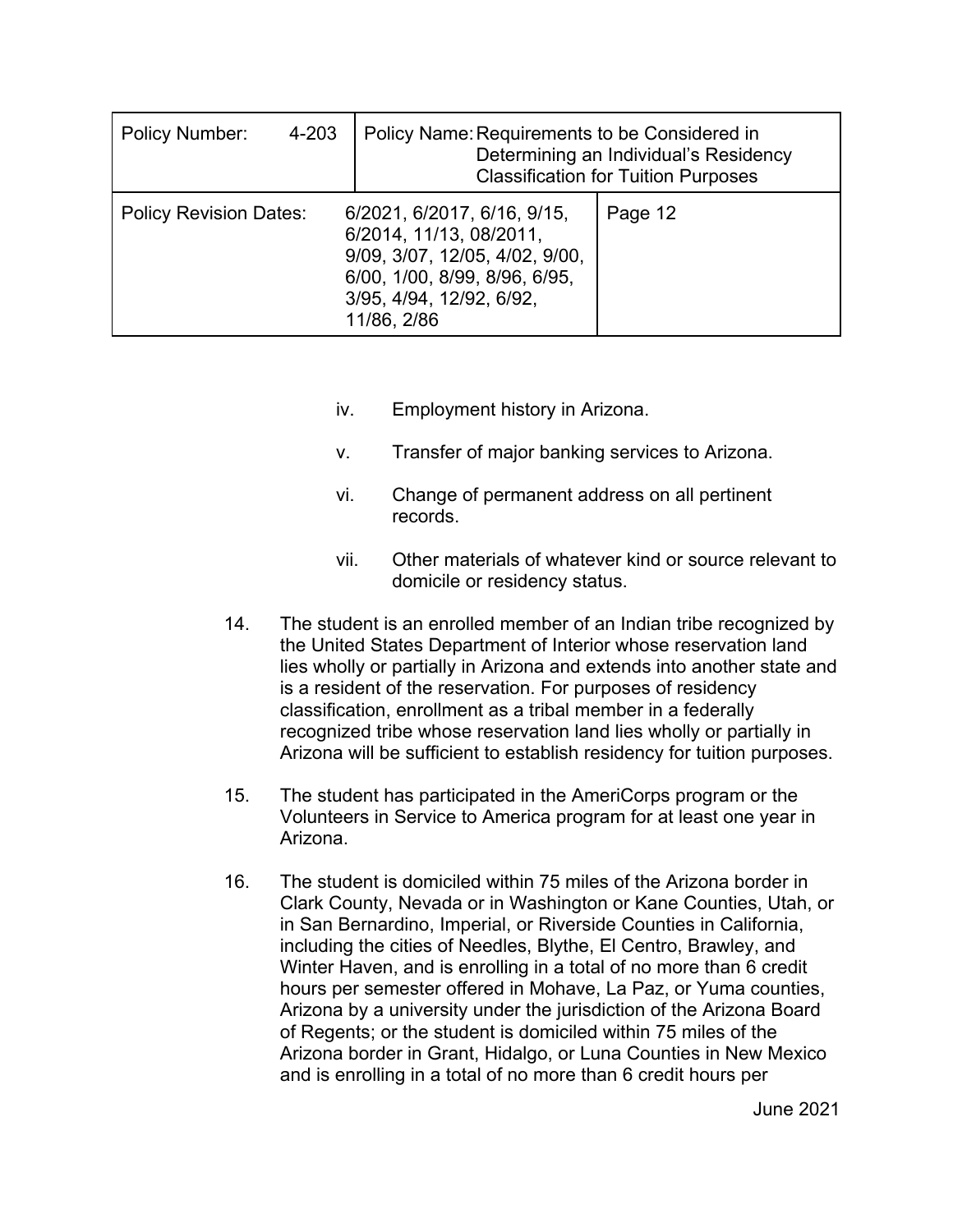| <b>Policy Number:</b>         | 4-203 | Policy Name: Requirements to be Considered in<br>Determining an Individual's Residency<br><b>Classification for Tuition Purposes</b>                                 |         |
|-------------------------------|-------|----------------------------------------------------------------------------------------------------------------------------------------------------------------------|---------|
| <b>Policy Revision Dates:</b> |       | 6/2021, 6/2017, 6/16, 9/15,<br>6/2014, 11/13, 08/2011,<br>9/09, 3/07, 12/05, 4/02, 9/00,<br>6/00, 1/00, 8/99, 8/96, 6/95,<br>3/95, 4/94, 12/92, 6/92,<br>11/86, 2/86 | Page 13 |

semester offered in Cochise County, Arizona by a university under the jurisdiction of the Arizona Board of Regents. This program is designed to reduce excess capacity; therefore, the presidents of the universities shall assure that classifying the student as a resident in their respective programs does not result in denying course offerings to Arizona residents or result in additional expenditures being required for course offerings

- . 17. The student is a doctoral graduate student who is a candidate for a degree, having completed all requirements for the degree except the dissertation, and who qualified as a resident student immediately prior to being eligible to begin the dissertation.
- 18. The student is a graduate assistant or graduate associate at a university under the jurisdiction of the Arizona Board of Regents whose assigned teaching or research responsibilities meet the guidelines established by the university for designation as a resident student.
- D. Subject to ABOR Policy 4-102, a student who does not hold a visa that requires the student to maintain a foreign domicile or that otherwise prohibits establishing domicile in Arizona shall be classified as a resident if the student can establish that, on or before the last day of registration, the student satisfied one of the following criteria:
	- 1. Meets the requirements for classification as a resident for tuition purposes as set forth above; or
	- 2. Qualifies as a resident refugee student by virtue of having been granted refugee status in accordance with all applicable laws of the United States and having established domicile in Arizona as set forth in section B.2 above; provided that in establishing domicile, the student must not hold a visa that prohibits establishing domicile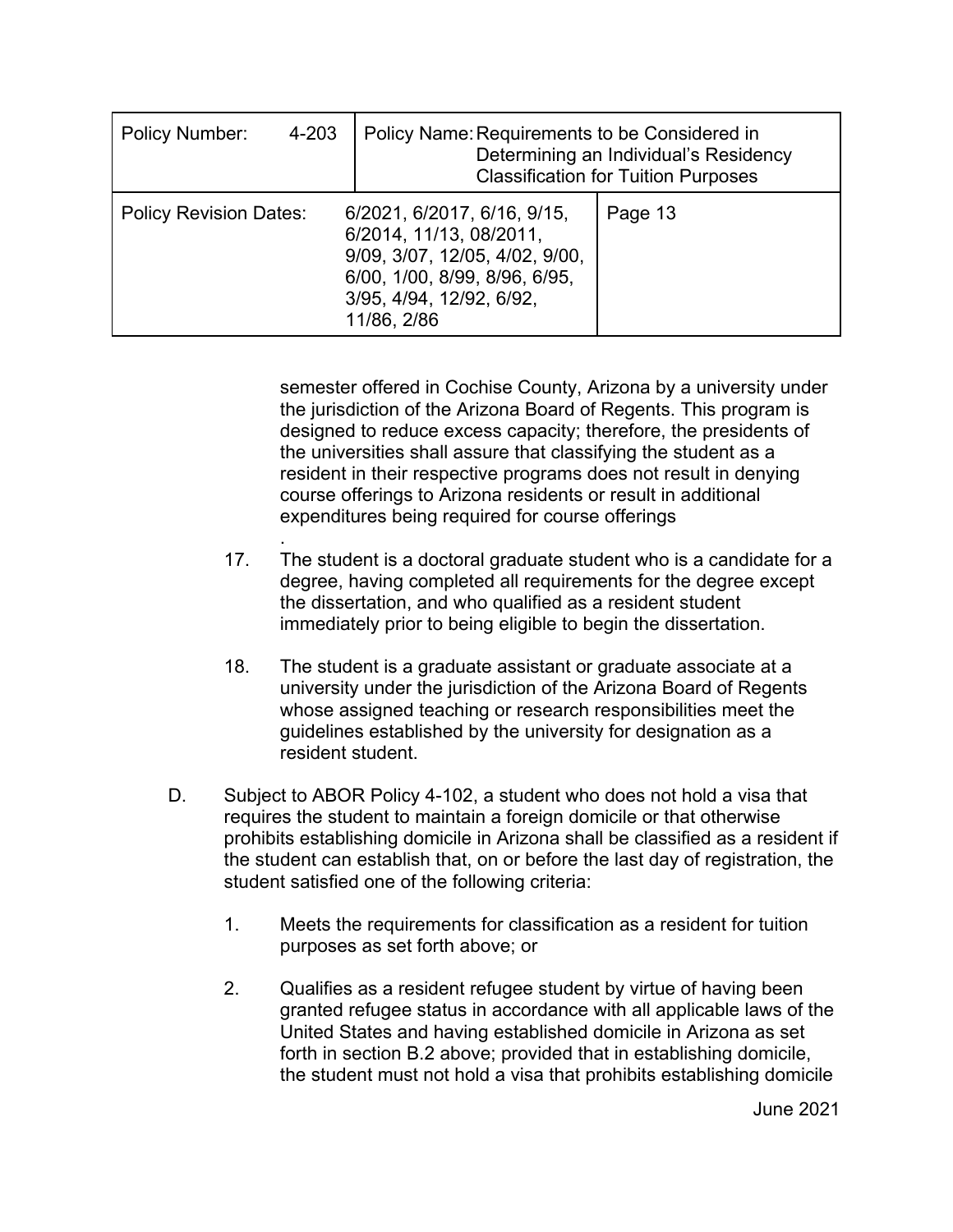| <b>Policy Number:</b>                                                                                                                                                                                 | 4-203 | Policy Name: Requirements to be Considered in<br>Determining an Individual's Residency<br><b>Classification for Tuition Purposes</b> |  |
|-------------------------------------------------------------------------------------------------------------------------------------------------------------------------------------------------------|-------|--------------------------------------------------------------------------------------------------------------------------------------|--|
| <b>Policy Revision Dates:</b><br>6/2021, 6/2017, 6/16, 9/15,<br>6/2014, 11/13, 08/2011,<br>9/09, 3/07, 12/05, 4/02, 9/00,<br>6/00, 1/00, 8/99, 8/96, 6/95,<br>3/95, 4/94, 12/92, 6/92,<br>11/86, 2/86 |       | Page 14                                                                                                                              |  |

in Arizona.

- E. Subject to ABOR Policy 4-102 (nonresident tuition), a fulltime student admitted and enrolled at a university who obtains resident status by virtue of ABOR Policy 4-203 does not lose resident status while in continuous attendance toward the degree for which currently enrolled.
- F. The domicile of an unemancipated person is that of either parent. Subject to ABOR Policy 4-102 (nonresident tuition), any unemancipated person who is a student admitted and enrolled at a university and who remains in this state when the person's parent, who had been domiciled in this state, removes from this state does not lose resident status while in continuous attendance toward the degree for which currently enrolled.
- G. All students have to provide evidence to demonstrate in-state residency for tuition purposes. When the universities consider evidence for residency classification, they begin with four presumptions:
	- 1. A non-resident student's presence in Arizona is primarily for the purpose of education and not to establish domicile;
	- 2. An individual cannot establish residency or domicile while in Arizona primarily for the purposes of education;
	- 3. An individual cannot establish residency for tuition purposes while attending an educational institution in Arizona as a full-time student;
	- 4. Decisions of an individual as to the establishment of residency and domicile are generally made after the completion of an education, and not before.
- H. Evidence being reviewed to determine a student's residency status, whether by a classification officer or a hearing review committee, when the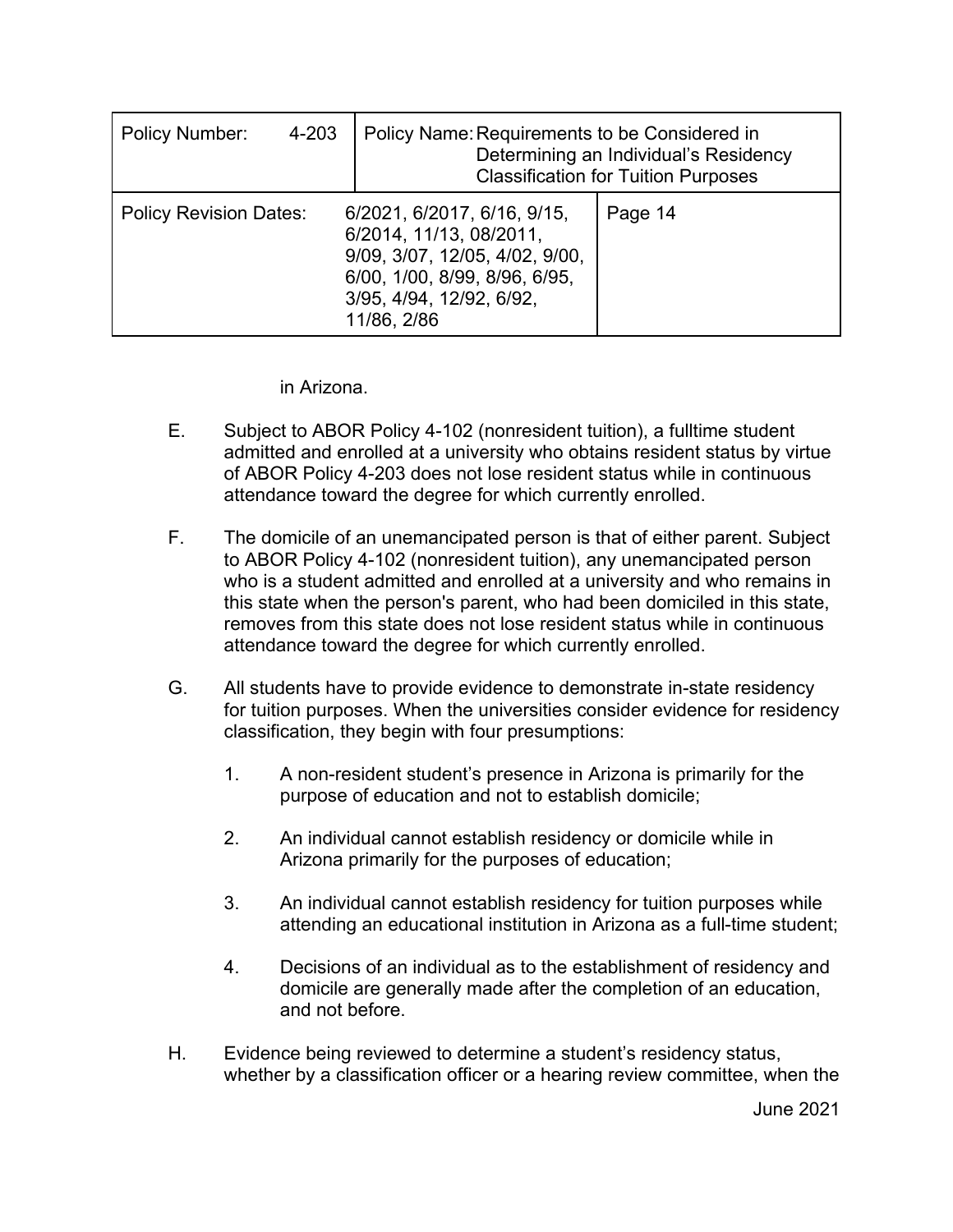| <b>Policy Number:</b><br>4-203 | Policy Name: Requirements to be Considered in                                                                                                                        | Determining an Individual's Residency<br><b>Classification for Tuition Purposes</b> |
|--------------------------------|----------------------------------------------------------------------------------------------------------------------------------------------------------------------|-------------------------------------------------------------------------------------|
| <b>Policy Revision Dates:</b>  | 6/2021, 6/2017, 6/16, 9/15,<br>6/2014, 11/13, 08/2011,<br>9/09, 3/07, 12/05, 4/02, 9/00,<br>6/00, 1/00, 8/99, 8/96, 6/95,<br>3/95, 4/94, 12/92, 6/92,<br>11/86, 2/86 | Page 15                                                                             |

student requests review of a residency classification, will be evaluated as described below:

- 1. All information provided by the student shall be subject to the classification officer's or hearing review committee's decision as to the weight to be given to it, and such officer or committee shall be the sole judge of the authenticity or truthfulness of any material or statements submitted as supportive evidence. The classification officer may require original or certified copies of documentation.
- 2. If the student is absent from Arizona for more than 30 total days during the 12 months immediately preceding the last day of registration, this creates a rebuttable presumption that the student is not domiciled in or a resident of Arizona. A student may rebut this presumption with objective evidence that they retained their Arizona domicile and residence despite their absence(s).
- 3. Evidence offered to establish Arizona residency and domicile must reflect that the student intended to establish residency and domicile in Arizona throughout the required 12-month period of continuous physical presence. Acts or events occurring less than 12 months before the last day of registration for the term which the student is seeking classification as an in-state resident for tuition purposes may be considered evidence that residency or domicile has not been established.
- 4. A statement of intent by the student should be weighed in light of the fact that the student knows that the student will realize a substantial reduction in tuition by being classified as a resident for tuition purposes.
- 5. The domicile of an unemancipated person is that of the person's parent.